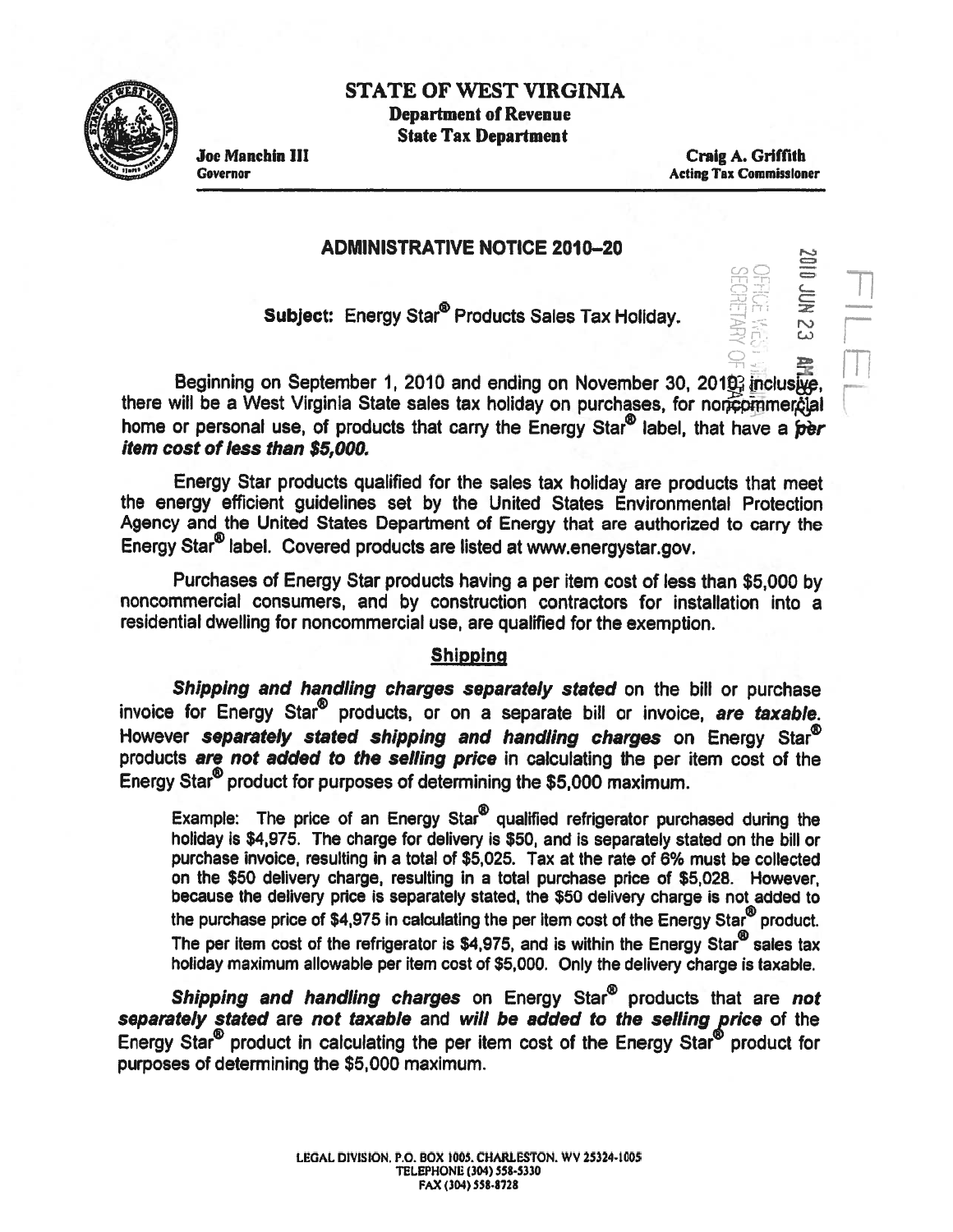Example: The price of an Energy Star<sup>®</sup> qualified refrigerator purchased during the holiday is \$4,975. The charge for delivery is \$50 and is not separately stated on the bill or purchase invoice, resulting in a total of \$5,025. Because the delivery charge is not separately stated, the \$50 delivery charge is added to the purchase price of \$4,975 in calculating the per item cost of the Energy Star® product. The per item cost of the refrigerator is \$5,025. This is above the Energy Star® sales tax holiday maximum allowable per item cost of \$5,000, so the entire purchase is taxable.

## Installation

Installation charges separately stated on the bill or purchase invoice for Energy Star<sup>®</sup> products, or on a separate bill or invoice, are taxable. However separately stated installation charges on Energy Star® products are not added to the selling price in calculating the per item cost of the Energy Star® product for purposes of determining the \$5,000 maximum.

Example: The price of an Energy Star<sup>®</sup> qualified refrigerator purchased during the holiday is \$4,975, and requires plumbing for an ice maker. The charge for installing the ice maker is \$50, and is separately stated on the bill or purchase invoice, resulting in a total of \$5,025. Tax at the rate of 6% must be collected on the \$50 installation charge, resulting in a total purchase price of \$5,028. However, because the installation charge is separately stated, the \$50 installation charge is not added to the purchase price of \$4,975 in calculating the per item cost of the Energy Star® product. The per item cost of the refrigerator is \$4,975, and is within the Energy Star<sup>®</sup> sales tax holiday maximum allowable per item cost of \$5,000. Only the installation charge is taxable.

Charges for Installation of an Energy Star® product that are *not* separately stated on the bill or purchase invoice, where the installation is provided or arranged by the vendor, are *not* taxable. However the charges for installation of Energy Star products will be added to the selling price in calculating the per item cost of the Energy Star® product for purposes of determining whether the \$5,000 maximum allowable per item cost has been exceeded.

Example: The price of an Energy Star<sup>®</sup> qualified refrigerator purchased during the holiday is \$4,975, and requires plumbing for an ice maker. The charge for installing the ice maker is \$50, and is not separately stated on the bill or purchase invoice, resulting in a total of \$5,025. Because the installation charge is not separately stated, the \$50 installation charge is added to the purchase price of \$4,975 in calculating the per item cost of the Energy Star® product. The per item cost of the refrigerator is \$5,025. This is above the Energy Star<sup>®</sup> sales tax holiday maximum allowable per item cost of \$5,000, so the entire purchase is taxable.

Except where an installation of an Energy Star<sup>®</sup> product is the result of a construction contract treated as such for purposes of the West Virginia consumers sales and service tax, charges for installation of an Energy Star® product where installation is not provided or arranged by the vendor, are taxable and will not affect the calculation of the per item cost of the Energy Star® product for purposes of determining whether the